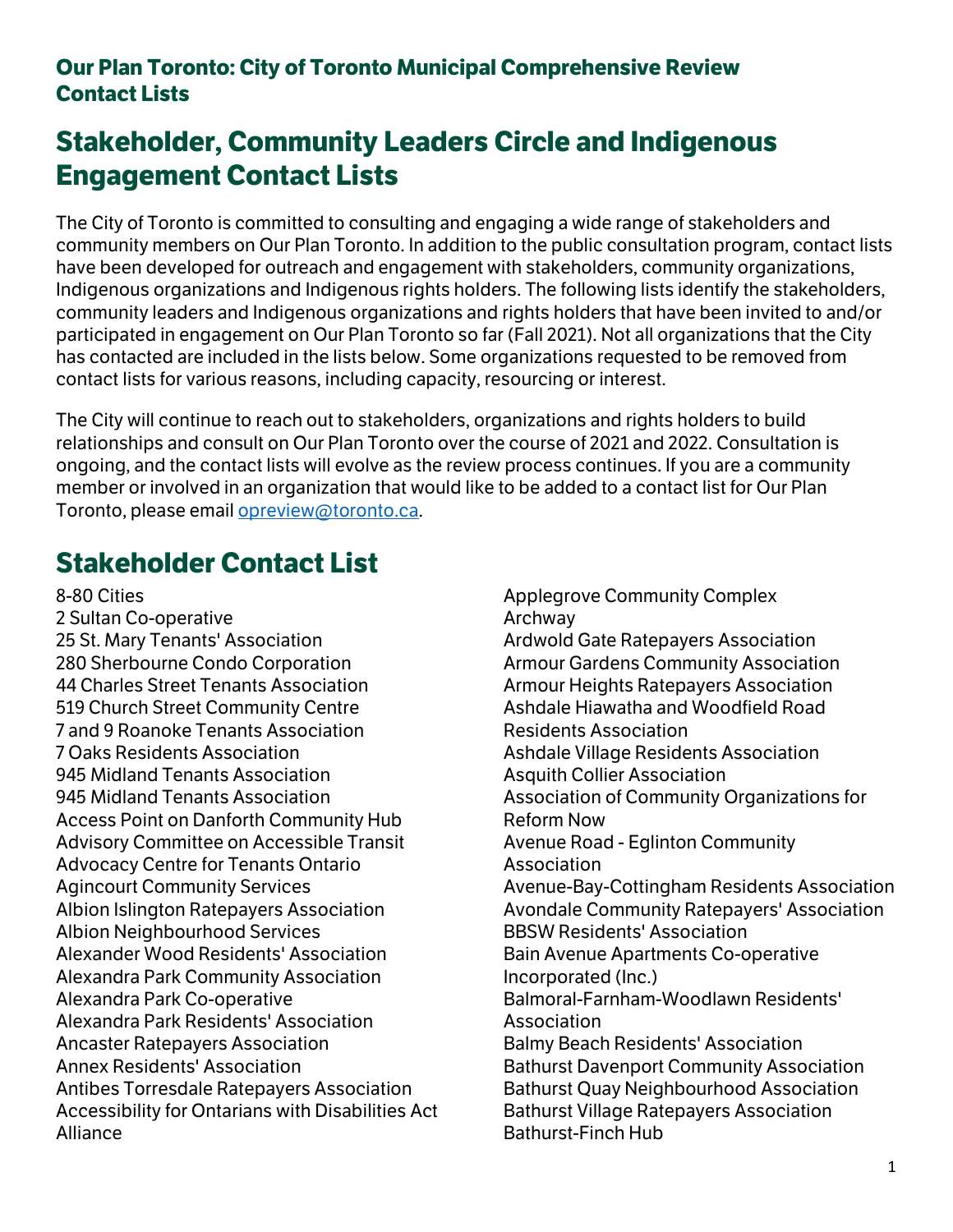Bay-Cal Group Inc.

Bayview Blythwood Ratepayers Association Bayview Cummer Neighbourhood Association Bayview Manor Ratepayers Association Bayview Valley Ratepayers Association Bayview Village Association Bayview-Willowdale Homeowners' Association Inc.

Beach Home Owners Association Beach Metro Community News Bedford Park Residents Organization Bellevue Square Park Residents Association Bendale Park Community Association Bennett Beechgrove Community Group (BBCG) Bennington Heights Residents Association Bergamot Tenants Association Bernard-Tranby Residents' Association Bike Share Toronto Birch Cliff Village Community Association Birch Cliff Village Day Out Birchcliff Heights Community Association Birchmount Bluffs Neighbourhood Centre Blantyre Community Association Bleecker Street Cooperative Homes Inc. Bloor Dufferin Residents' Committee Bloor West Village Residents Association Bloor-By-The-Park Bloorcourt Village Business Improvement Area (BIA) Brian Village Association Bridlebrook Park Homeowners Association Inc. Brimley Forest Community Association Brockton Residents' Association Build a Better Bloor Dufferin Building Industry and Land Development Association Building Owners and Managers Association Buttonwood Hill Residents' Association C.D. Farquharson Community Association Cabbagetown Business Improvement Area Cabbagetown Preservation Association Cabbagetown Residents Association Campus Co-operative Residences Inc. Canadian Hispanic Congress Canadian Manufacturers and Exporters Canadian Urban Institute

Cardo Residents and Ratepayers Association

Caroline Co-operative Homes Inc. Casa Do Alentejo Community Centre Castle Hill Neighbourhood Association Cathedral Court Co-operative Homes Limited  $(Ltd.)$ Catholic Crosscultural Services Cecil Street Community Centre Cedar Ridge Community Association Centennial Community Ratepayer's Association Centennial Community Recreation Association Central Eglinton Community Centre Central Neighbourhood House Central Waterfront Neighbourhood Association Centre for Independent Living in Toronto Centre for Urban Research and Land Development Charles Hastings Housing Co-operative Chartland Community Association Christie-Ossington Neighbourhood Centre Church-Isabella Residents' Co-operative Inc. Church-Wellesley Village BIA Citizens for a Safe Environment Clairlea Regent Heights Neighbourhood Association Clean Air Partnership Cliffcrest Scarborough Village SW Residents Association CodeRedTO Community Centre 55 Condominium Corporation Number (No.) 955 Condominium Corporation No. 600 Confederation of Resident and Ratepayer Associations in Toronto Co-operative Housing Federation of Toronto Corktown Residents and Business Association Cornelius Parkway Ratepayers' Association Corra Corso Italia BIA Corvette Kennedy Community Association Corvette Residents Association Cottingham Square Community Association CreateTO Creating Healthy and Sustainable Environments Curran Hall Community Association Cycle Toronto Don Area Co-operative Homes Inc. (DACHI) Danforth Business Improvement Area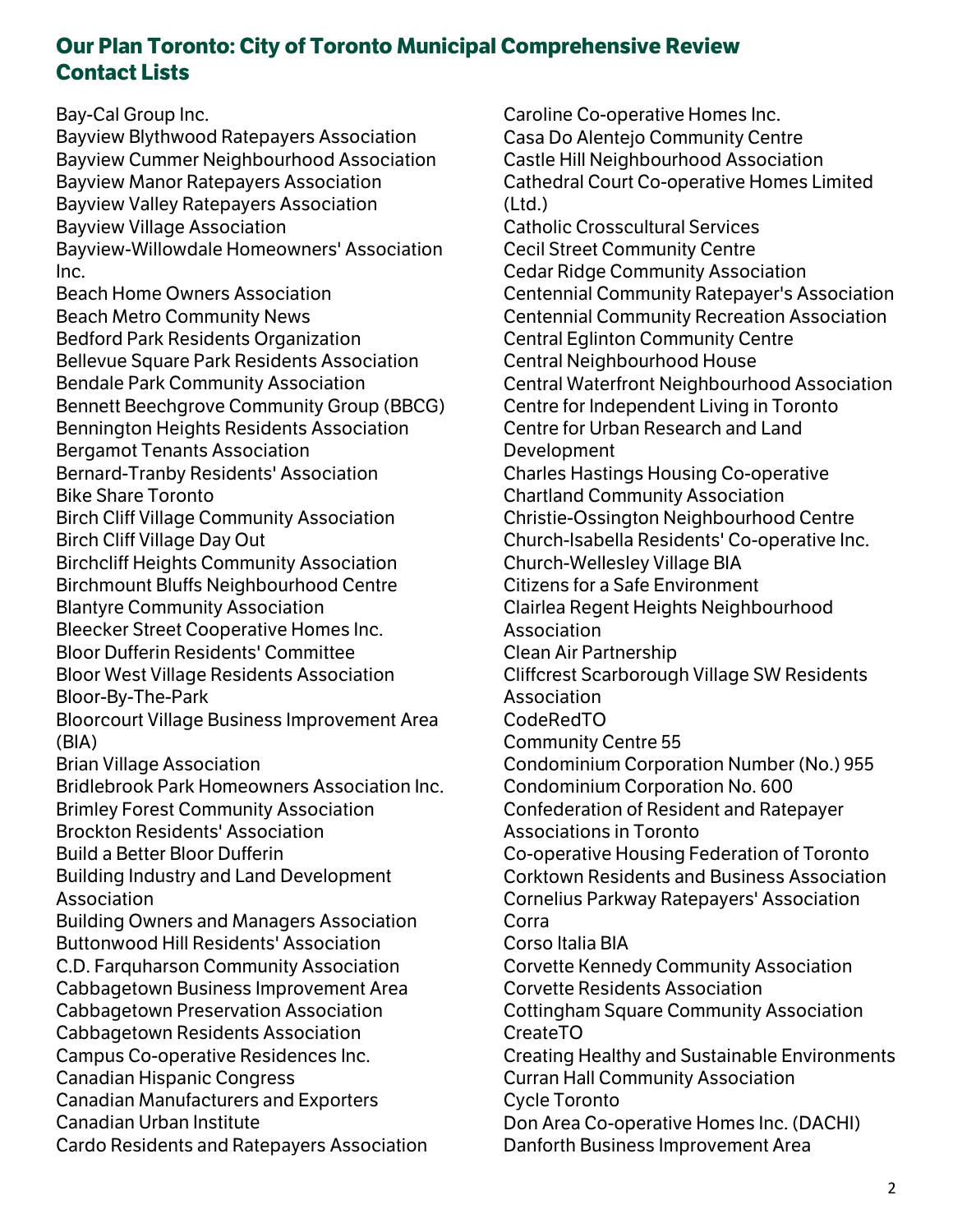Danforth Gardens Neighbourhood Association Danforth Neighbourhood Association Danforth Residents Association Davenport Neighbourhood Association Davenport Perth Neighbourhood Community Health Centre Davenport-Dovercourt Residents' Association Deep Quong Non-Profit Homes Deer Park Ratepayers' Group Deer Park Residents Group Defensive TO Densgrove Park Community Association Dentonia Park Co-operative Homes Inc. Design for Climate Action Dixon Hall Don Mills Residents Association Don Mills Residents Inc. Don Valley East Residents and Ratepayers (RACA) Dorset Park Centre Community Association Dorset Park Community Hub Dorset Park Community Ratepayers Association Dorset Park Neighbourhood Association Dovercourt Park Area Residents' Association Dovercourt Village BIA Downsview Lands Community Voice Association Downsview Residents Association Downtown Yonge BIA Draper Street Residents' Association Dufferin and Lawrence Association Dufferin Grove Residents' Association Dufferin-Davenport Residents' Association Dufferin-Eglinton Community Group Dundas/Keele Residents' Group Dundas-Lansdowne Business Association East Beach Community Association East York Tenants' Alliance East York Ward 3 Residents' Association Eastern Playfield Improvement Committee Eastview Neighbourhood Community Centre Edithvale-Yonge Community Association Edwards Gardens Neighbourhood Association Eglinton Hill BIA Elgin-Lowther Residents' Association Emerson Men's Club

Enoch Turner Schoolhouse Entertainment District Residents Association Environmental Defence Etobicoke Federation Ratepayers & Residents Association Evergreen Fairbank Residents Association Fallingbrook Ratepayers Association Inc. Faywood and Vicinity Ratepayers Association Federation of Metro Tenants' Associations Federation of North Toronto Residents' Associations Fieldstone Co-operative Homes Fifeshire Road Area Community Association Finch Centre Ratepayers Association Finch North Homeowners' Association Finch South Homeowners Association Firgrove Homeowners' Association First Avenue Homeowners' Association For Ward 9 Community Development Cooperative Forest Hill Homeowners Association Forest Hill Public School Home & School Association Forest Hill Steering Committee Foxwell Ratepayers' & Neighbourhood Association Frey Community Residential Association Friends of Grenadier Pond Friends of Liberty Village Friends of The Greenbelt Foundation Friends of the Spit Glen Agar Ratepayers Association Glen Andrew Community Association Glen Edyth Homes Association Globe Rangers/Parents Network Goldhawk Community Association Goulding Park Ratepayers Grace Macinnis Co-operative Inc. Grandravine Homeowners Association Grange Community Association Grange Park Preservation Group Greater Yorkville Residents Association (GYRA) Greektown On the Danforth BIA Greenbelt Foundation Greenhills Community Association Greenwood Racetrack Citizens' Committee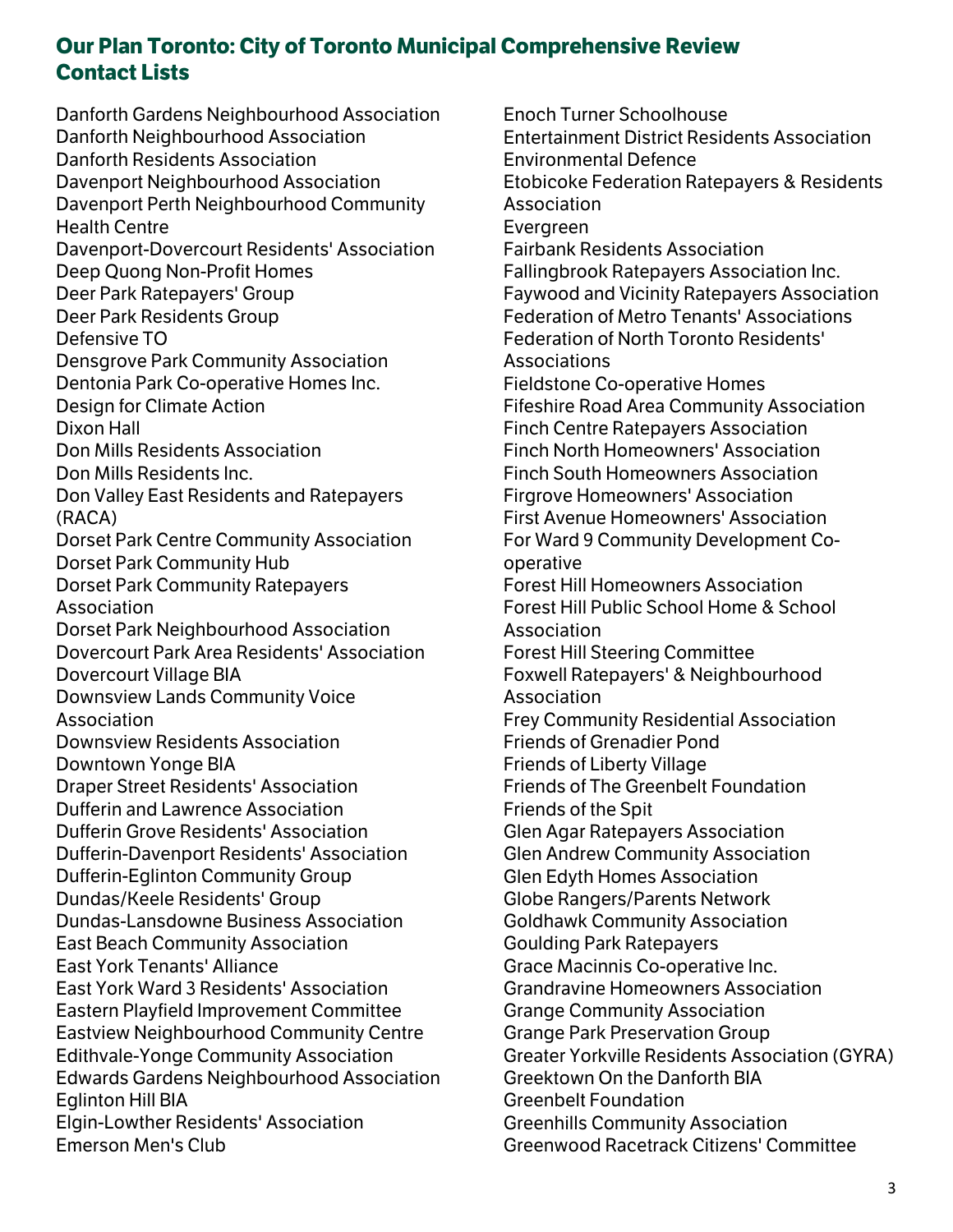Greenwood Village Residents' Association Grey Tigers Senior Citizens' Club Group 73 Tenants Association Guildwood Village Community Association Harbord Street BIA Harbord Village Residents' Association Harbourfront Residents' Association Harbourview Estates Residents Association Harmony Housing Co-operative Harmony Village Ratepayers Association Harvard-Triller-Grafton-Callender Residents Association Hazelburn Co-operative Heathwood Ratepayers Henry Farm Community Interest Association High Park Tenants Association High Park-Parkside Residents' Association Highland Creek Community Association Highland Creek Village Business Association Hillcrest Residents Association Hillcrest Village BIA Hillside Community Association Hoover Laskay Homeowners Association Hugh Garner Housing Co-operative Hullmar Homeowners' Association Humber Islington Ratepayers Association Humber Sheppard Ratepayers Association Humber Summit Ratepayers' Association Humber Valley Village Residents Association Humewood Neighbourhood Ratepayers Association Humewood Residents & Ratepayers' Association Hunters Glen Community Association Huntsmill Community Association Huron-Sussex Residents' Organization Iroquois Community Association Islington Ratepayers & Residents Association Jane Finch Community and Family Centre Jane Street Hub John A. Leslie Ratepayers Association Junction Residents Association Junction Triangle Community Action Network Junction-High Park Residents' Association Kala Kendar Canada Ltd Kennedy Road Business Improvement Area Kensington Market Drum

Kensington Market Working Group King George Neighbourhood Association King-Spadina Business Group Kingston Ellesmere Residential Action Group Inc. Kingsview Village Community Association Kingsview Village Ratepayers Association Kingsway Business Improvement Area Kingsway Park Ratepayers Inc. Korean Senior Citizens Society of Toronto Lakefront Owners Association Lakeshore Area Multi-Service Project Lakeshore Ratepayers' & Residents' Association Lakeside Area Neighbourhoods Association Lansing Community Association Lawrence Park Residents Association Leacock Community Association Leaside Business Park Association Leaside Property Owners Association Leslieville Historical Society Loft Community Services Long Branch Businessmen's Association Long Branch Neighbourhood Association Lonsdale Lonsmount Montclair Residents and Ratepayers Lower Donlands Ratepayer Association Lytton Park Residents Organization Inc. Mainstay Housing Manse Valley Community Association Markland Homes Association Martin Grove Homeowners Association Martin Grove Ratepayers Association Martingrove Gardens Ratepayers Association Maryvale Community Association Maytree Mccowan Road Area Residents Association Metcalf Foundation **Metrolinx** Middle Etobicoke Ratepayers Association Middlefield Community Association Midland Park Residents Association Midtown Neighbourhood Association Midtown Voice Miller Street Residents' Association Milliken Park Community Association 2006 Milliken Taxpayers Association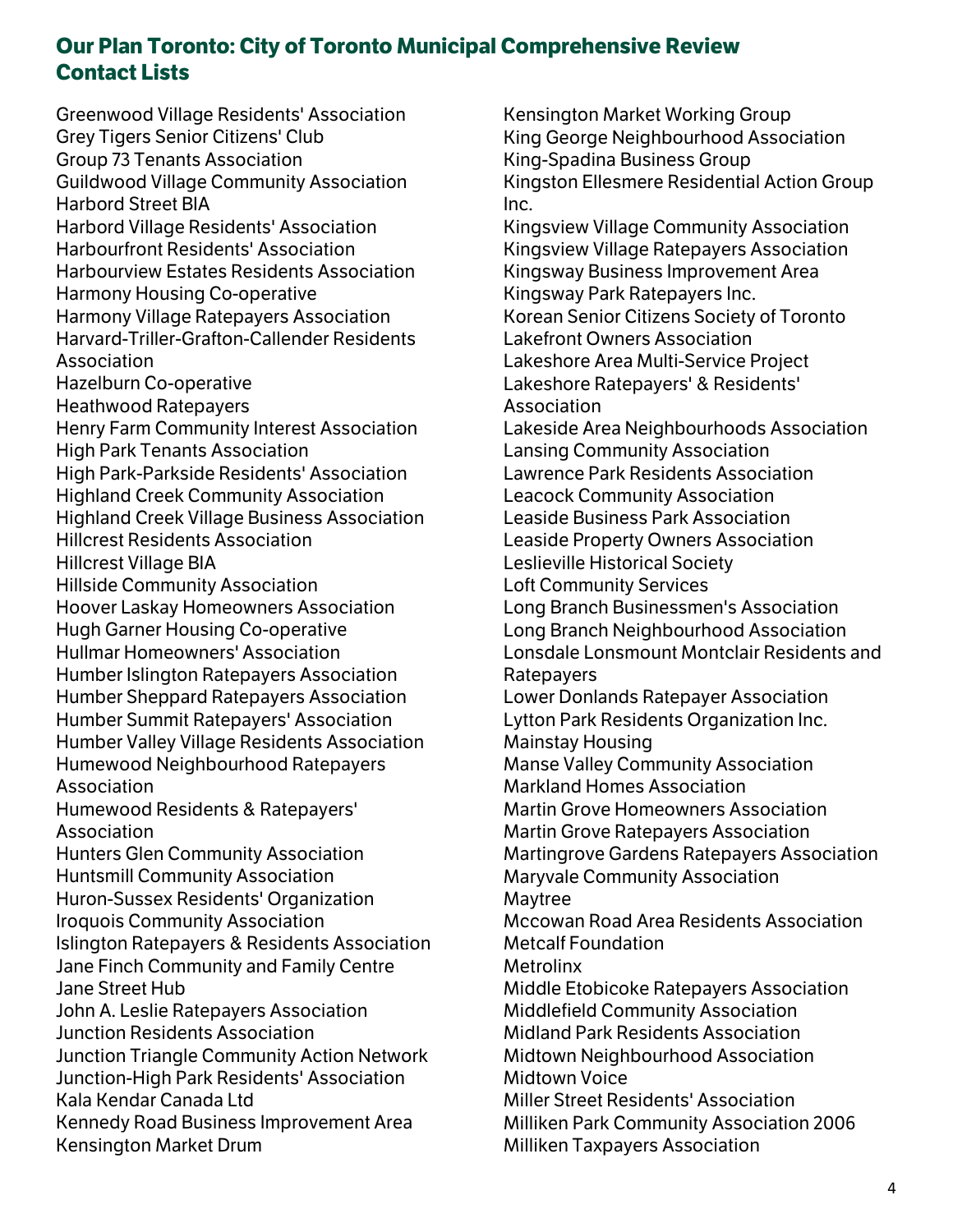Mimico By the Lake Business Association Mimico Lakeshore Community Network Mimico Residents Association Mimico Village Business Improvement Area Minority of One Moore Park Residents Association More Neighbours Toronto Morningside Heights Residents Association Moss Park Residents Association Mount Dennis Community Association Mount Pleasant Business Association National Association of Industrial Office Properties - Greater Toronto Chapter National Congress of Italian Canadians - Toronto District Neighbourhood Change Research Partnership Neighbourhood Information Post Neighbourhood Link Support Services New Toronto Good Neighbours Association New Toronto Ratepayers Association North Avenue Road Area Ratepayers' Association North Bendale Community Association North Etobicoke Resident & Business Association North Etobicoke Tenants Association North Leaside Residents Association Inc. North Morningside Community Association North Rosedale Ratepayers' Association North Wexford Northpark Action Team Northwood Heights Homeowners Association Northwood Neighbourhood Services Oak Street Housing Co-operative Oakcrest Park Residents' Association Oakridge Community Association Oakvale Avenue Residents Association Oakwood Community Group Oconnor Hills Ratepayers Association Inc. Old Lansing Cut-Off Ratepayers Old Mill Ratepayers' Association Old Millside Residents' Association Ontario Association of Landscape Architects Ontario Chinese Restaurant & Food Services Association Ontario Federation of Anglers and Hunters Ontario Professional Planners Institute

Ontario Trucking Association Orde School Parents' Council Oriole Park Association Ossington Village Blog Police Community Partnership 12 Division Police Community Partnership 13 Division Palmerston Area Residents' Association Park People Parkdale Community Health Centre Parkdale Community Information Centre Parks Canada Parkview Hills Community Association Parkway Centre Business Association Patricia Ratepayers Association Pelmo Swanek Community Association Pembina Institute Perth Sterling Residents Association Peter Secor Community Association Pineway Area Ratepayers Association Playter Area Residents Association Pleasant View Residents Against Sheppard **Congestion** Port Royal Community Association Port Union Homeowners Association Portlands Citizen Action Committee Primrose Housing Co-operative Inc. Princess Anne Manor Residents Association Protect Established Neighbourhoods (PEN) ProtectNatureTO Ralph Thornton Community Centre Ratepayers for Rational Planning Rawlinson Ratepayers' Association Regal Heights Residents' Association Residential Construction Council of Ontario Residents Rising Community Association Rexdale Community Health Centre Richgrove Tenant Association Richmond Gardens Ratepayers & Residents Association Richmond Park Community Association Ridgegate Ratepayers Association Riverside Area Residents' Association Riverside Business Improvement Area Roncesvalles Village BIA Roncesvalles-Macdonell Residents' Association Rosedale East Tenants' Association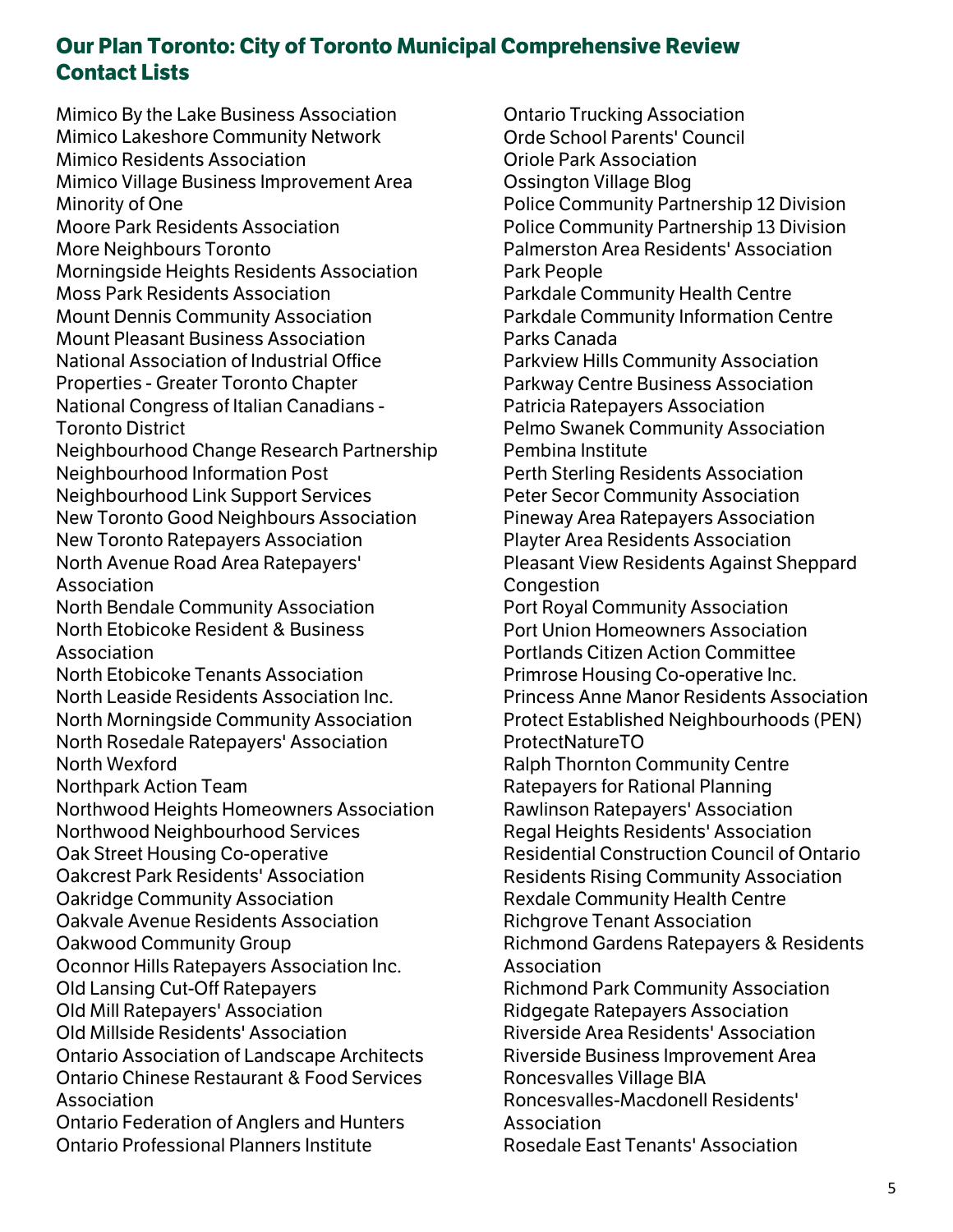Rosedale-Moore Park Association Roseland Ratepayers & Residents Association Rosethorn District Neighbourhood Residents Association Rosewood Community Schools Association Rosewood Taxpayers Association Rouge Landing Ratepayers Association Royal York Gardens Tenants Association Runnymede-Dundas Businessmen's Association Rustic Maple Leaf Homeowners Group Ryerson - City Building Ryerson (Formerly the School of Urban and Regional Planning) Ryerson Students' Union Ryerson University Silverthorn and District Ratepayers Association Save Our Community Scadding Court Community Centre Scarborough Business Association Scarborough Historical Society and Archives Scarborough Rosewood Community Association (Formerly the Rosewood Taxpayers Association) Scarborough Village South Ratepayers Association Scollard Street Residents' & Business Association Second Mile Club of Toronto Shared Path Sheppard Corridor Ratepayers Association Sheppard West Neighbourhood Association Sherwood Park Residents Association Shoreham South Homeowners Association Silver Springs Community Association Silverview Community Association Silverview Homeowners Association Social Planning Toronto Society of Industrial Office Properties - Central Canada Chapter Sos Preservation Group South Armour Heights Residents Association South Banbury Residents' Association South Corso Italia Residents Association South Eatonville Residents Association South Eglinton Ratepayers and Residents Association

South Etobicoke Industrial Employees Association South Hill District Homeowners' Association South Pape Area Residents South Riverdale Neighbourhood Association South Rosedale Ratepayers' Association South West Ward 23 Ratepayers Association Spacing Media St. Andrews Ratepayers Association St. Clair Village Residents Association St. Clair West Village BIA St. Clair-Davenport Community Group Inc. St. Clair-Davenport Residents' Association St. Helen's Avenue Residents' Association St. Lawrence Market Neighbourhood BIA St. Lawrence Neighbourhood Association St. Stephen's Community House Summerhill Residents Association Sunnylea-Kingsway Community Association Sunnyside Community Association Sunnyside Residents' Association Swansea Area Ratepayers' Group Swansea Town Hall Syme-Woolner Neighbourhood and Family Centre Symington Place Tenants' Association Teddington Park Residents Association Inc. Tenants for Social Housing Terraview-Willowfield Parent Teacher The Brockton Initiative - Residents' Association The Brownstones of Soho Association The Eglinton Way BIA The Junction BIA The Laneway Project The Neighbourhood Group - Central Neighbourhood House The Roots of 7 Oaks Thompson Orchard Community Association Thorncliffe Park Tenants' Association Thorncrest Homes Association Todmorden Neighbourhood Association Tommy C. Douglas Housing Co-operative Topham Park Homeowners Association Toronto & York Region Labour Council Toronto Alliance to End Homelessness Toronto and Region Conservation Authority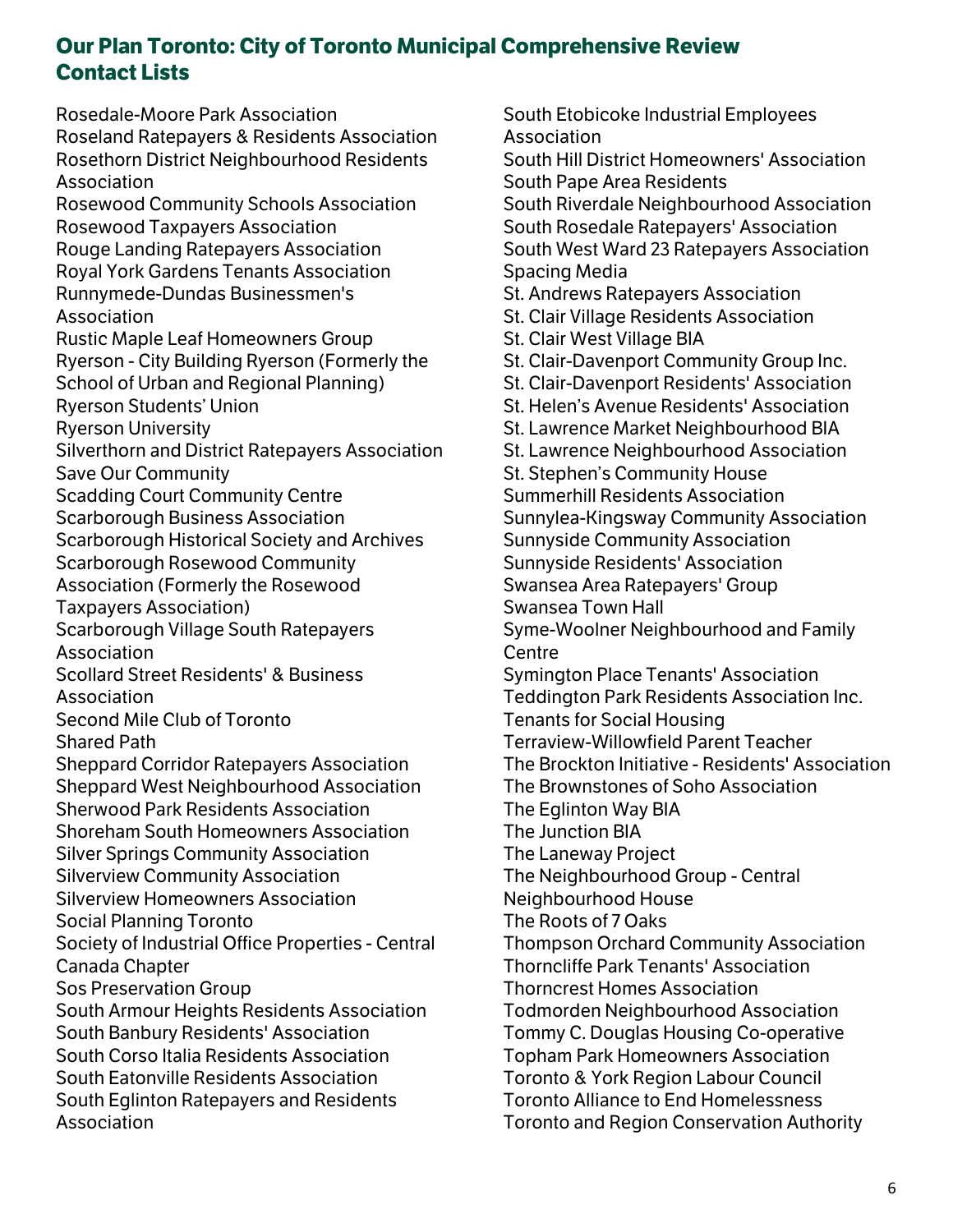Toronto Association of Business Improvement Areas Toronto Atmospheric Fund Toronto Board of Trade Toronto Centre for Active Transportation Toronto Climate Action Network Toronto Community Housing Toronto Entertainment District BIA Toronto Entertainment District Residents Association Toronto Environmental Alliance Toronto Field Naturalists Toronto Industry Network Toronto Island Residential Community Trust **Corporation** Toronto Society of Architects Toronto Transit Commission (TTC) Toronto Women's Housing Co-operative Trefann Court Residents' Association Trinity-Bellwoods Community Association TTC Riders United Empire Loyalists' Association of Canada University of Toronto - Centre For Urban & Community Studies University of Toronto - Department of Geography and Planning University of Toronto - School of Cities University of Toronto Student Administrative Council University Settlement House Upper Avenue Community Association Urban Land Institute Valleyanna Residents Association Victoria Park Community Hub Victoria Village Community Association Village at York Residents Association Village of Islington BIA Village Residents and Ratepayers Association Village South Ratepayers Victorian University Student Administrative Council (VUSAC) Walk Toronto Wallace-Emerson Neighbourhood Residents' Association Warden Woods Community Centre Ward's Island Association Warren Park Ratepayers' Association

Waterfront Neighbourhood Centre Waterfront Residents' Association Waterfront Toronto Wellesley Institute Wenderly Park Community Association West Deane Home Owners Association West Eglinton Revitalization Committee West Fairbank Ratepayers' Association West Humber Homeowner's Association West Kingsway Ratepayers Association West Lansing Homeowners Association West Rouge Community Association West Toronto Community Legal Services West Toronto Junction Historical Society West Willowdale Neighbourhood Association Weston BIA Weston Village Residents Association (WVRA) Willowdale Central Ratepayers Association Willowdale Central Ratepayers Association Wilmont Forge Homeowners Association Wilson Heights South Residents/Ratepayers Association Winchester Park Residents Association Wishing Well and Area Ratepayers Coalition Wishing Well Community Association Wood Tree Co-operative Inc. Woodbine Gardens Homeowners Association Woodbine Gardens Ratepayers' Association Woodbine Park Residents Association Woodbine Village Residents Association Woodsworth Housing Co-operative Working Women Community Centre Wychwood Park Ratepayers Association Yonge Corridor Condominium Community Association Yonge Ridge Homeowners York Centre Ratepayers Association York Condominium Corporation 510 York Condominium Corporation 288 York Mills Gardens Community Association York Mills Heights Residents Association York Quay Neighbourhood Association York University Yorkdale West Community Ratepayers Association Yorkwoods Homeowners Association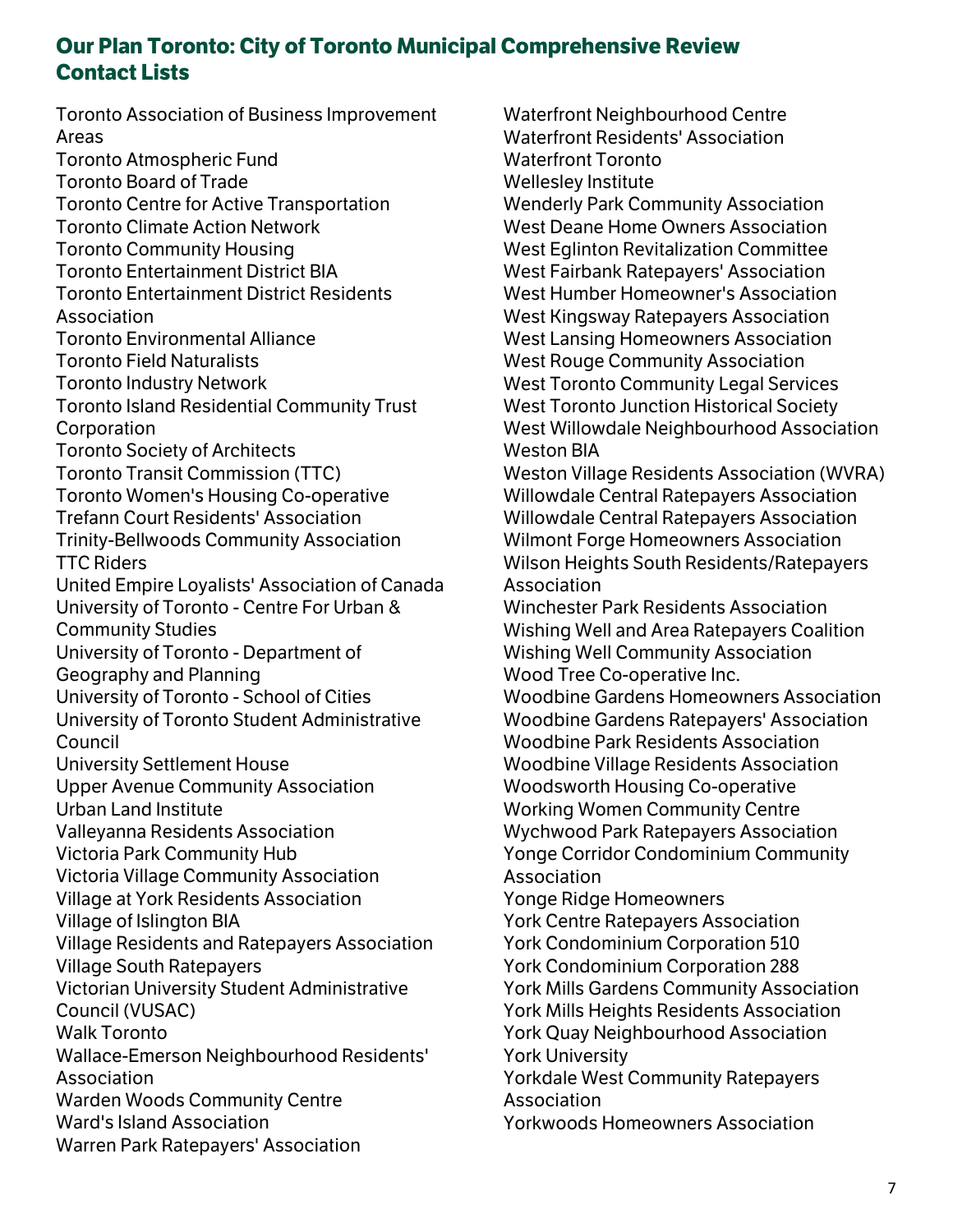# **Community Leaders Circle**

The Community Leaders Circle (CLC) is intended to include leaders from organizations across the city that are working with marginalized, racialized and underrepresented populations facing issues of social, cultural and economic exclusion and inequity. The City has reached out to several groups, some of which are seen below as those with confirmed interest in participating in Our Plan Toronto. The list below does not include the organizations that were invited to participate in the Community Leaders Circle but declined for various reasons. The list will evolve as the City continues to build a network of connections through input from community leaders. At any time, CLC members may request to be removed from further involvement. This list may not be up to date with the most recent changes. If you have questions about the CLC please reach out to opreview@toronot.ca.

519 Community Centre Albion Neighbourhood Services Black Planners and Urbanists Association East Scarborough Storefront Centre for Connected Communities Focused, Involved, Transformed (Friends in Toronto Community Services) Food Share Toronto Friends of Ruby Inner City Outreach Jane and Finch Action Against Poverty Keele-Finch Area Community Improvement Project Mabelle Arts Nishnawbe Homes Native Child and Family Services North York Women's Shelter (NYWS) Parkdale People's Economy Rexdale Community Hub

Scadding Court Community Centre Scarborough Centre for Healthy Communities Scarborough Community Renewal Organization Shift Happens South Riverdale Community Health Centre Stop Gap Thorncliffe Park Women's Committee Toronto Centre for Community Learning and Development Toronto Council on Aging Toronto Public Library Toronto Youth Cabinet West Neighbourhood House West Scarborough Neighbourhood Community Center WoodGreen Community Services Youth Without Shelter YWCA Toronto

# **Indigenous Organizations Outreach as of October 2021**

The City is undertaking continuous outreach and engagement with Indigenous Organizations. The organizations below are those that have been contacted for involvement in Our Plan Toronto. Throughout this project, the City is growing relationships and continuing to reach out to Indigenous organizations in Toronto. Not all of these organizations have confirmed interest at the time that this contact list was posted. Updates will be made as input is received.

2 Spirited People of the 1st Nations Aboriginal Affairs Advisory Committee Aboriginal Housing and Support Centre Aboriginal Labour Force Development Circle Aboriginal Legal Services Anduhyaun Anishnawbe Health Toronto